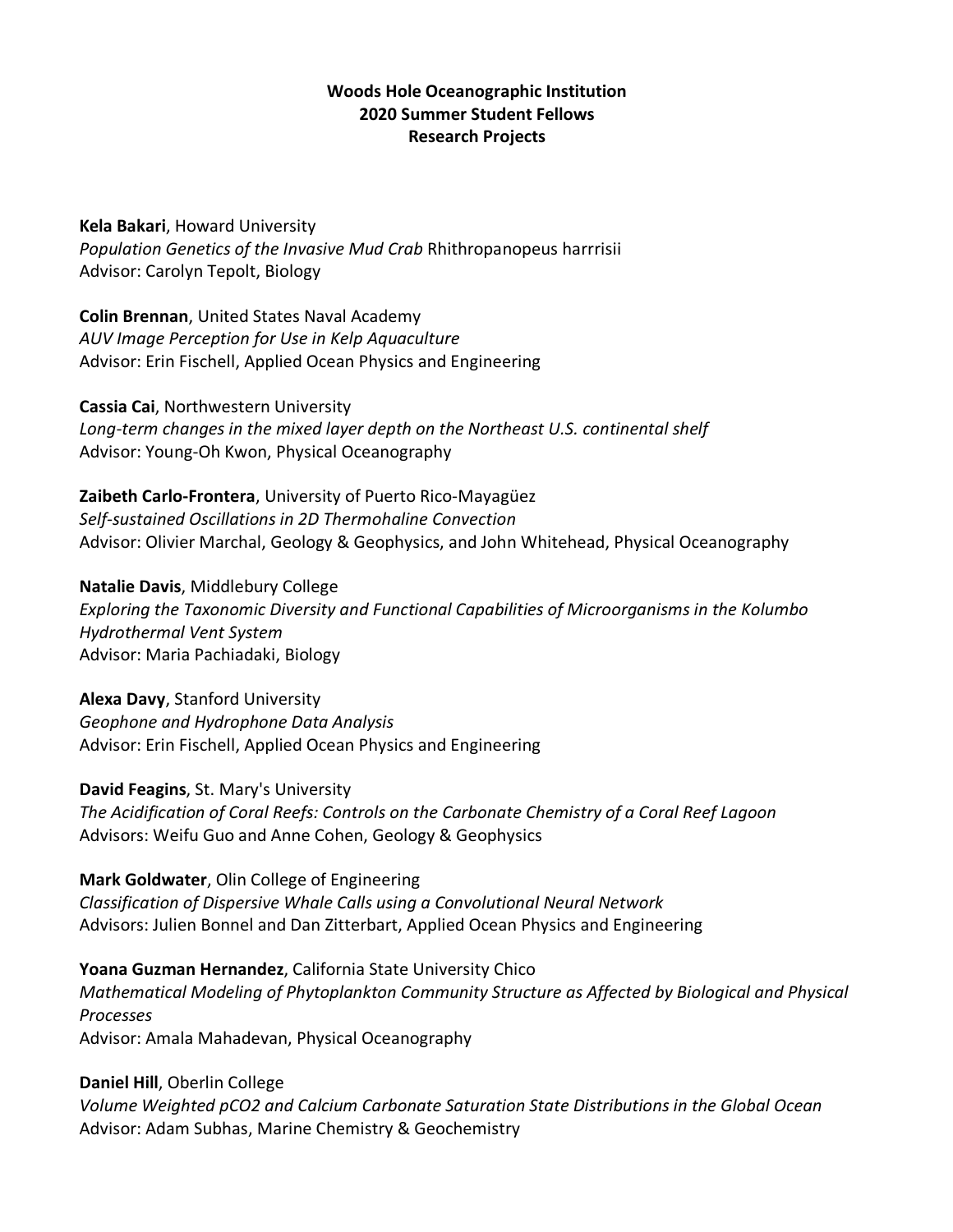**Sophie Kuhl**, Brown University *Tidal Exports of Dissolved Organic Carbon from a Coastal Salt Marsh Complex* Advisors: Meagan Eagle Gonneea and Kevin Kroeger, US Geological Survey

**Jialin Li**, Binghamton University *Spatial and Temporal Near-shore Bar Dynamics Associated with White Shark Habitat* Advisor: Chris Sherwood, US Geological Survey

**Michael Meneses**, University of California, Santa Barbara *Differences in Faunal Composition between Active and Inactive Vents on the East Pacific Rise* Advisor: Lauren Mullineaux, Biology

**Thanda Newkirk**, Wellesley College *Exploring Abyssal Pathways in the Madagascar Basin* Advisors: Alison Macdonald, Heather Furey and Viviane Meneses, Physical Oceanography

**Evan Paris**, Vassar College *The Impact of Seawater on Polymetallic Nodule Biogeochemistry* Advisor: Tristan Horner, Marine Chemistry & Geochemistry

**Elena Perez**, Rensselaer Polytechnic Institute *Marine Heat Waves in the Northwest Atlantic* Advisors: Glen Gawarkiewicz and Magdalena Andres, Physical Oceanography

**Jonathan Pfeifer**, Flathead Valley Community College *Electrochemical Acidification for Dissolved Inorganic Carbon (DIC) Measurements* Advisors: Zhaohui Aleck Wang, Marine Chemistry & Geochemistry, and Jason Kapit, Applied Ocean Physics and Engineering

**Amy Phung**, Olin College of Engineering *Online, In-Situ Calibration of Underwater Hydraulic Manipulators Using a Wrist-Mounted Camera* Advisor: Richard Camilli, Applied Ocean Physics and Engineering

**Adrian Reed**, Texas A&M University at Galveston *Suitability Index for Oyster Farming in Galveston Bay* Advisor: Hauke Kite-Powell, Marine Policy Center

**Kinga Santha**, University of Novi Sad *Linking macro- and microdiversity at the Jardines de la Reina reef system, Cuba* Advisor: Amy Apprill, Marine Chemistry & Geochemistry

**Isabel Schaal**, Franklin & Marshall College *Source-to-sink micronutrient cycling between seawater, sediment, and nodules in the South Pacific Ocean* Advisor: Ann Dunlea, Marine Chemistry & Geochemistry